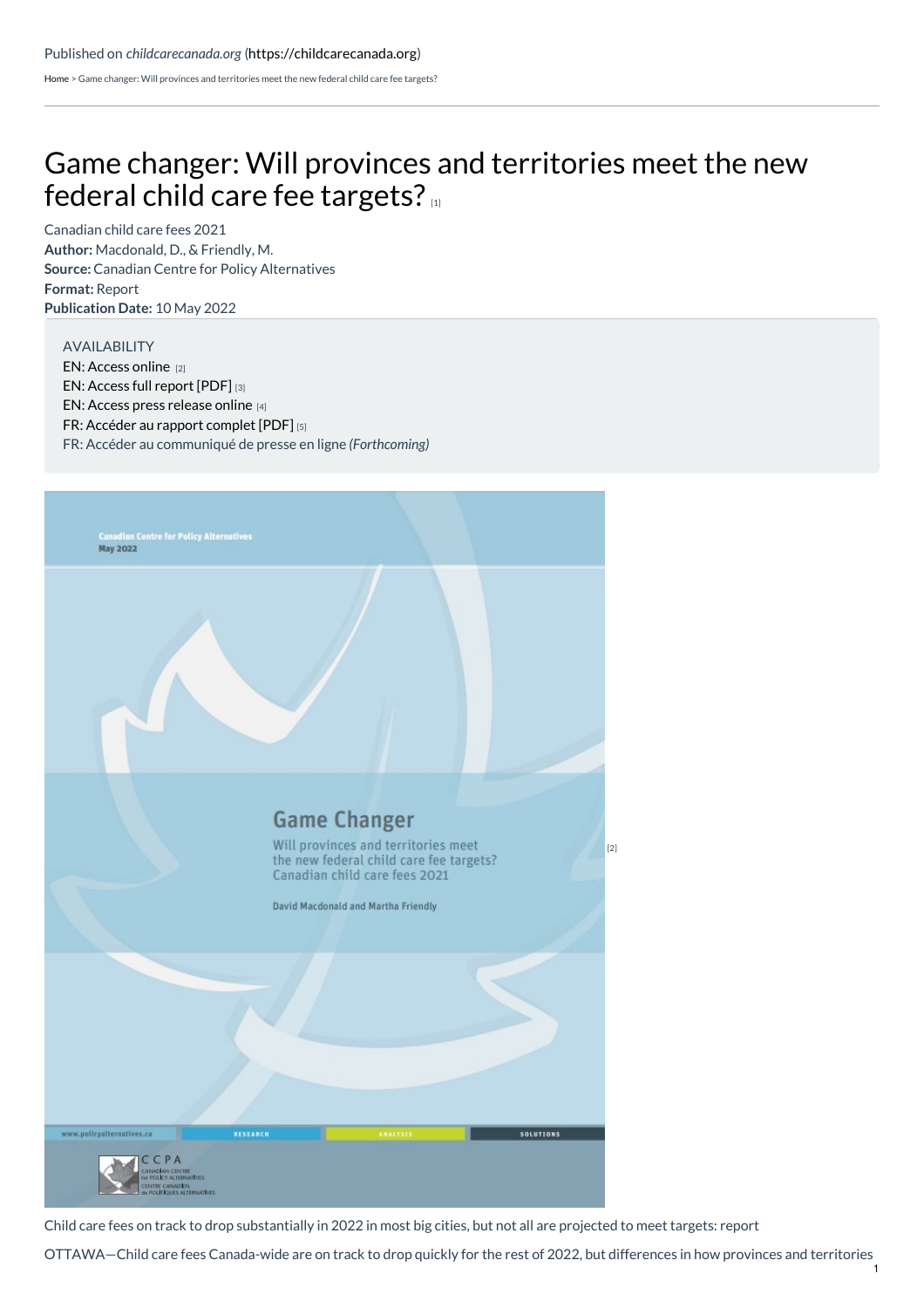plan to meet the federal government's fee reduction targets mean some are not likely to reach them, according to a new report from the Canadian Centre for Policy Alternatives (CCPA).

"We're well on our way to a solid national child care plan, but the details of implementation matter now more than ever," says report coauthor and CCPA Senior Economist David Macdonald. "In this time of transition, we need to be keeping track of whether targets are being met or not. If they're not, knowing why will be critical for making corrections."

The report provides detailed fee data for 37 cities from late 2021, just before major changes in the sector started. It calculates the federal targets for the end of 2022 for each city. Then, based on provincial and territorial child care action plans to date, it projects whether the federal government's target of a 50 per cent reduction in fees (based on 2019 fees as the baseline) will be met.

For preschool-aged child care (the most common type), seven of 26 cities included in the analysis will meet or exceed their federal targets in 2022. Fifteen will be close, missing their targets by \$20 to \$100 a month. Four cities will miss their targets for this age group by more than \$100 a month: Winnipeg, Calgary, Edmonton and Charlottetown.

"While the move towards affordable parent fees is headed in the right direction in most jurisdictions, the problem of too little licensed child care will get bigger. Meeting the increased demand will require concrete expansion strategies featuring public capital funding and most importantly—concrete support for under-appreciated early childhood educators, including sufficient pay to retain them, improved working conditions and educational opportunities," adds Martha Friendly, report co-author and executive director of the Childcare Resource and Research Unit.

The report authors note that the 50 per cent fee reduction is the first concrete step in the multi-year Canada-wide plan to build an affordable, accessible, and high quality child care system, but that system building is expected to take a period of years with multiple linked steps.

The report, based on data collected annually since 2014, is compiled from 11,000 phone calls. It provides median fee calculations for licensed spaces in 37 cities across infant, toddler and preschool-age categories. It is currently the only data source in Canada that provides consistent multi-year tracking of child care fees as charged by providers.

Game Changer: Will provinces and territories meet the new federal child care fee targets? Canadian child care fees 2021 is available for download on the CCPA's website.

-30-

For interviews contact: Alyssa O'Dell, CCPA media and public relations officer, at [343-998-7575](tel:343-998-7575) [6] or [media@policyalternatives.ca](mailto:media@policyalternatives.ca) [7].

The CCPA is an independent, non-profit charitable research institute founded in 1980.

## Press

[Child-care](https://childcarecanada.org/documents/child-care-news/22/05/child-care-fees-are-track-drop-some-canadian-cities-2022-says-report) fees are on track to drop in some Canadian cities in 2022, says report [8] The Globe and Mail, 10 May 2022

Some cities will not halve [child-care](https://childcarecanada.org/documents/child-care-news/22/05/some-cities-will-not-halve-child-care-fees-end-year-study-finds) fees by end of year, study finds [9] CTV News, 10 May 2022

Ottawa wants [daycare](https://childcarecanada.org/documents/child-care-news/22/05/ottawa-wants-daycare-fees-cut-half-end-2022-will-pricey-bc-reach) fees cut in half by end of 2022. Will pricey B.C. reach that target? [10] The Province, 10 May 2022

Calgary daycare fees for [preschoolers](https://childcarecanada.org/documents/child-care-news/22/05/calgary-daycare-fees-preschoolers-likely-most-expensive-canada-2022) likely most expensive in Canada for 2022, report says [11] CBC News, 10 May 2022

Calgary and [Edmonton](https://childcarecanada.org/documents/child-care-news/22/05/calgary-and-edmonton-will-miss-federal-child-care-fee-reduction) will miss federal child care fee reduction targets: think tank  $12$ Edmonton Journal, 10 May 2022

Alberta [government](https://childcarecanada.org/documents/child-care-news/22/05/alberta-government-rejects-report-projecting-it-wont-hit-federal) rejects report projecting it won't hit federal child care fee targets [13] Calgary Sun, 10 May 2022

**Region:** [Canada](https://childcarecanada.org/taxonomy/term/7864) [14] **Tags:** [child](https://childcarecanada.org/category/tags/child-care-fees) care fees [15] [Canada-wide](https://childcarecanada.org/taxonomy/term/9207) agreements [16] [affordability](https://childcarecanada.org/category/tags/affordability) [17]

**Source URL (modified on 17 May 2022):** [https://childcarecanada.org/documents/research-policy-practice/22/05/game-changer-will-provinces-and](https://childcarecanada.org/documents/research-policy-practice/22/05/game-changer-will-provinces-and-territories-meet-new)territories-meet-new

**Links**

[1] <https://childcarecanada.org/documents/research-policy-practice/22/05/game-changer-will-provinces-and-territories-meet-new> [2] https://policyalternatives.ca/gamechanger [3]

https://policyalternatives.ca/sites/default/files/uploads/publications/National%20Office/2022/05/Game%20Changer.pdf [4]